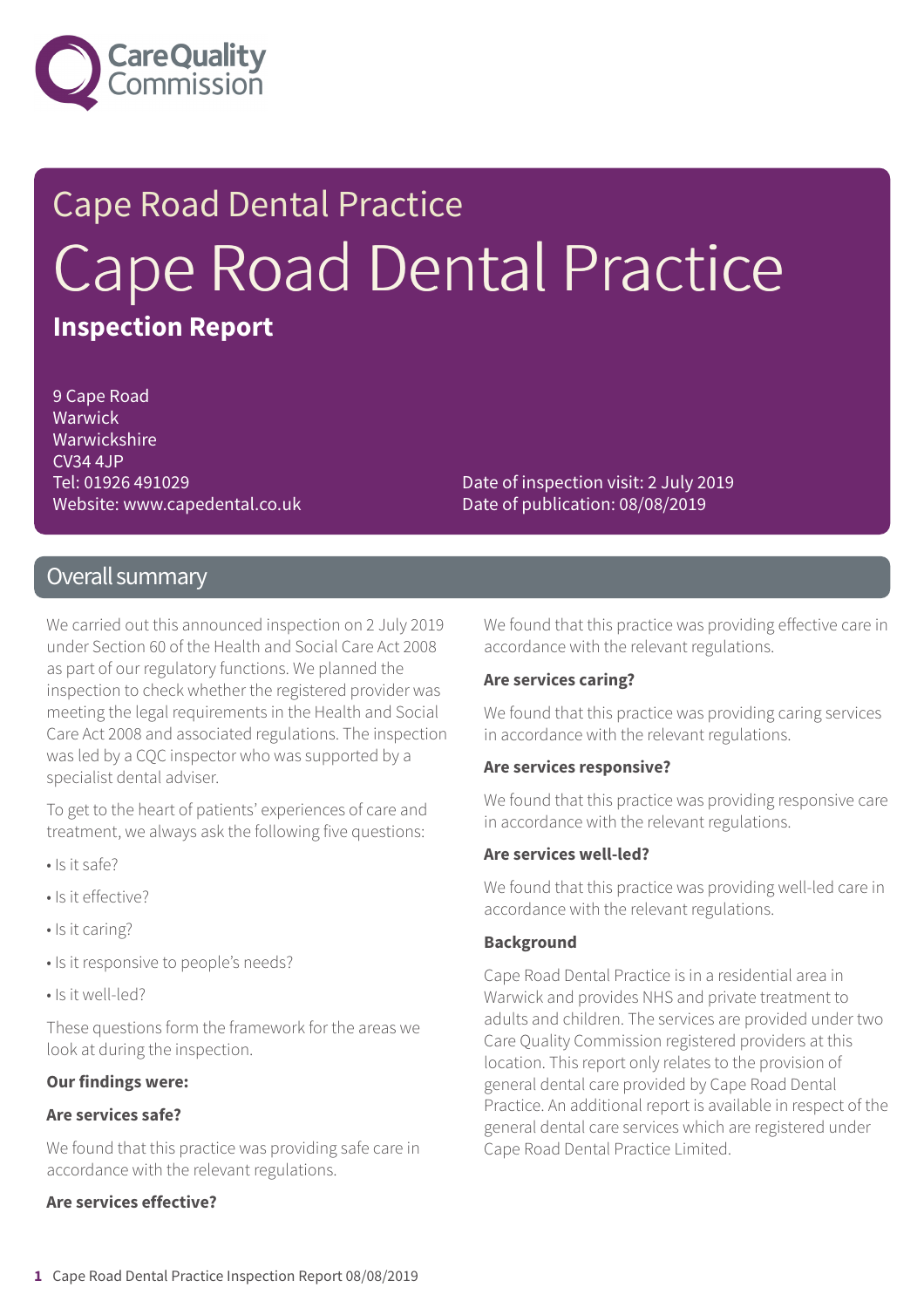# Summary of findings

There is level access for people who use wheelchairs and those with pushchairs. Car parking spaces are available for two hours in the streets surrounding the practice. Car parking spaces for blue badge holders, are available in pay and display car parks near the practice.

The dental team includes six dentists, five dental nurses, three dental hygienists, a treatment plan co-ordinator, three receptionists and a practice manager. The practice has six treatment rooms.

The practice is owned by a partnership and as a condition of registration must have a person registered with the Care Quality Commission as the registered manager. Registered managers have legal responsibility for meeting the requirements in the Health and Social Care Act 2008 and associated regulations about how the practice is run. The registered manager at Cape Road Dental Practice is one of the two principal dentists.

On the day of inspection, we collected 90 CQC comment cards filled in by patients.

During the inspection we spoke with three dentists, two dental nurses, the treatment plan co-ordinator and the practice manager. We looked at practice policies and procedures and other records about how the service is managed.

The practice is open:

Monday to Thursday from 8am to 5.30pm.

Friday from 8am to 2pm.

### **Our key findings were:**

- At the time of our visit the practice was undergoing significant building works to expand the premises and facilities on offer for patients. The work was due for completion by September 2019 and renovation improvements included an additional surgery upstairs, a ground floor office, a communications room and a dental laboratory.
- The practice appeared clean and well maintained.
- The provider had infection control procedures which reflected published guidance.
- Staff knew how to deal with emergencies. Appropriate medicines and life-saving equipment were mostly

available except for some sizes of face masks for the self-inflating bags and a size zero oropharyngeal airway. These items were ordered and placed in the emergency kit within 48 hours of our inspection.

- The provider had systems to help them manage risk to patients and staff. The practice did not provide a five-year fixed electrical wire test certificate and the annual portable appliance visual checks had not been completed since April 2017. These were scheduled for completion following our inspection. Sentinel tap water temperature checks had not been recorded in line with the legionella risk assessment, this was immediately rectified within 48 hours of our inspection.
- The provider had suitable safeguarding processes and staff knew their responsibilities for safeguarding vulnerable adults and children. Safeguarding contact details and flow charts were displayed in the staff room.
- The provider had thorough staff recruitment procedures.
- The clinical staff provided patients' care and treatment mostly in line with current guidelines. Clinical records did not detail the risks and benefits of treatment options discussed with patients. This had recently been identified by the practice manager following a record card audit and they were putting processes in place to rectify this with the clinicians.
- Staff treated patients with dignity and respect and took care to protect their privacy and personal information. Building works included a communications room to ensure that receptionists on the front desk could focus on dealing with patients within the practice and the team in the communications room could take all incoming calls confidentially.
- Staff provided preventive care and supporting patients to ensure better oral health.
- The appointment system took account of patients' needs. The practice offered extended hours appointments opening from 8am Monday to Friday.
- The provider had effective leadership and culture of continuous improvement. In house training for basic life support and online training was funded by the provider.
- Staff felt involved and supported and worked well as a team. Staff we spoke with told us they enjoyed their work and were proud to work at the practice.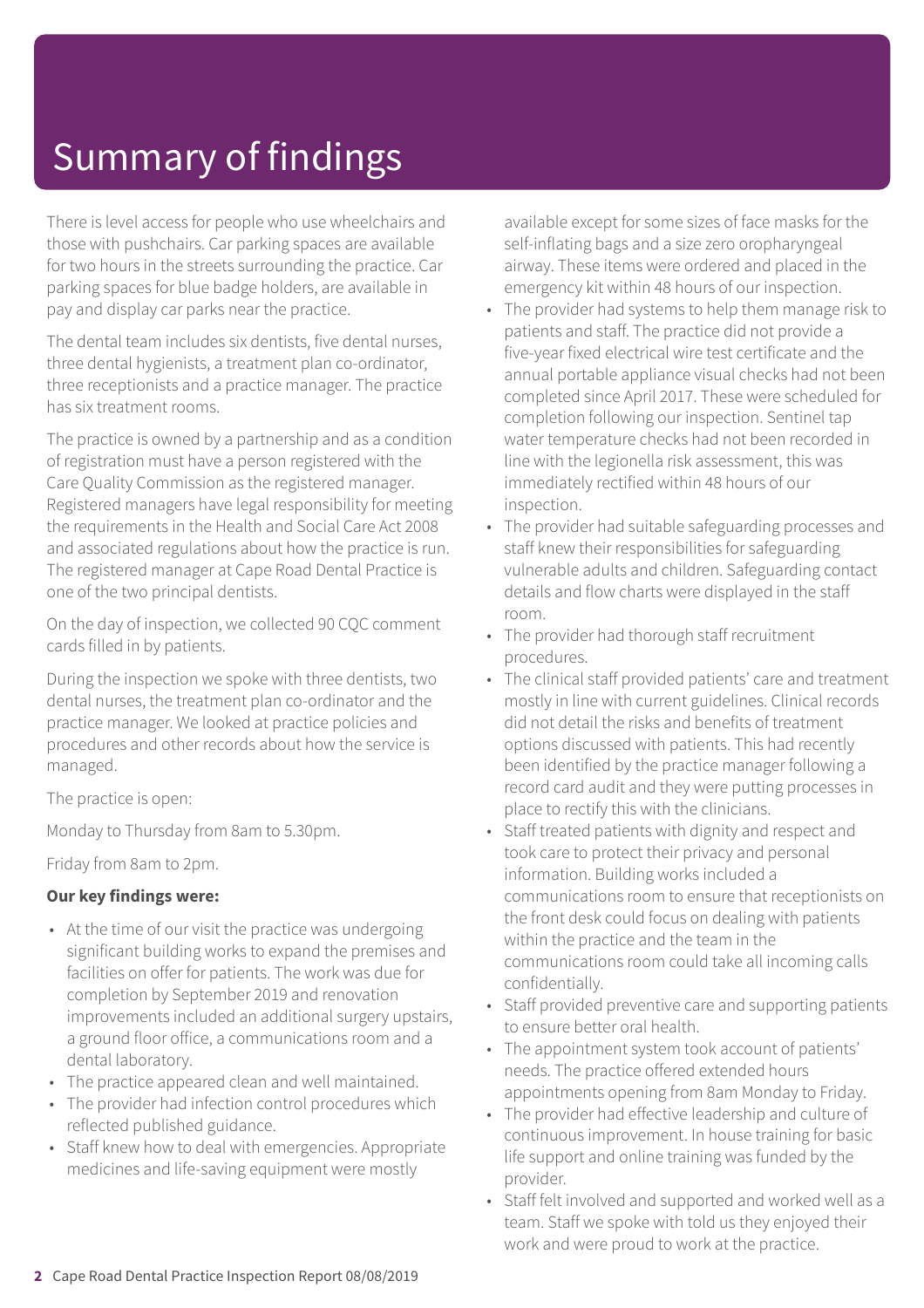# Summary of findings

- The provider asked staff and patients for feedback about the services they provided.
- The provider dealt with complaints positively and efficiently.
- The provider had suitable information governance arrangements.

There were areas where the provider could make improvements. They should:

• Review the practice's systems for assessing, monitoring and mitigating the various risks arising from the undertaking of the regulated activities. In

particular ensuring that five-yearly fixed electrical wire testing, the annual visual inspections for portable appliances and monthly sentinel tap water temperature checks are completed within appropriate timeframes.

- Review the security of NHS prescription pads in the practice and ensure there are systems in place to track and monitor their use.
- Review the practice's protocols for completion of dental care records taking into account the guidance provided by the Faculty of General Dental Practice.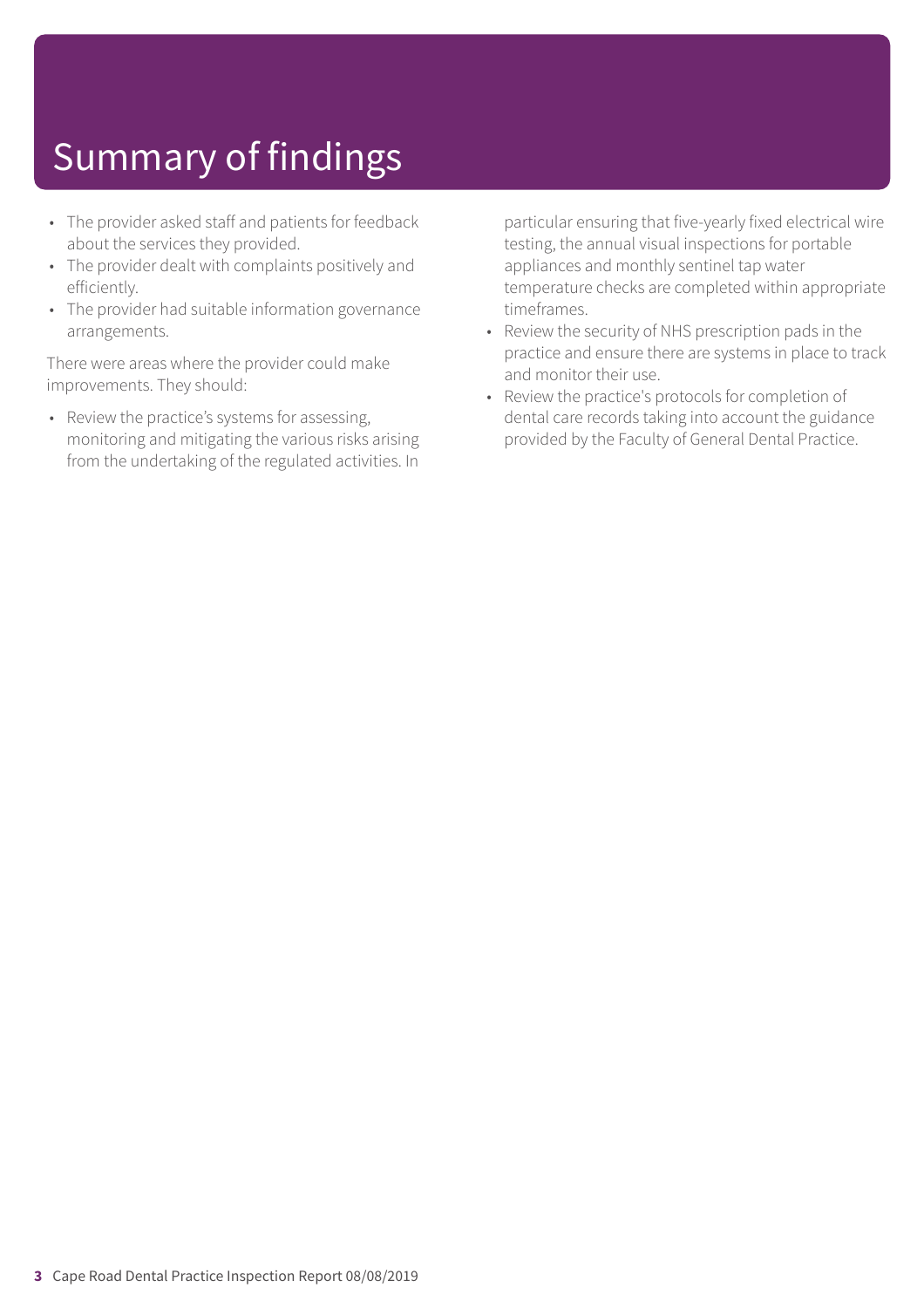### The five questions we ask about services and what we found

We always ask the following five questions of services.

| Are services safe?<br>We found that this practice was providing safe care in accordance with the relevant regulations.                                  | <b>No action</b> |  |
|---------------------------------------------------------------------------------------------------------------------------------------------------------|------------------|--|
| Are services effective?<br>We found that this practice was providing effective care in accordance with the relevant<br>regulations.                     | <b>No action</b> |  |
| <b>Are services caring?</b><br>We found that this practice was providing caring services in accordance with the relevant<br>regulations.                | <b>No action</b> |  |
| Are services responsive to people's needs?<br>We found that this practice was providing responsive care in accordance with the relevant<br>regulations. | <b>No action</b> |  |
| Are services well-led?<br>We found that this practice was providing well-led care in accordance with the relevant<br>regulations.                       | <b>No action</b> |  |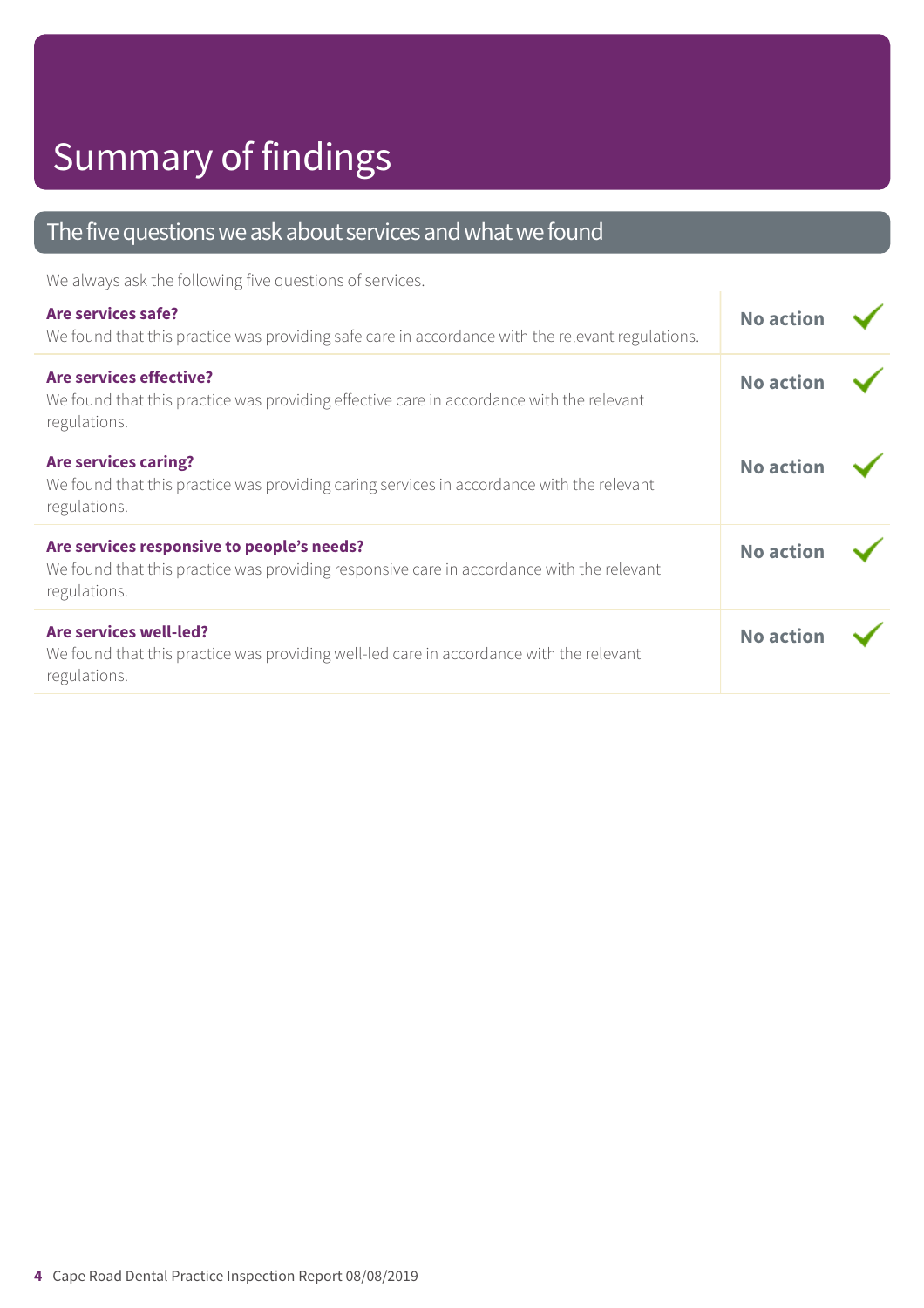## Are services safe?

### **Our findings**

We found that this practice was providing safe care in accordance with the relevant regulations.

### **Safety systems and processes, including staff recruitment, equipment and premises and radiography (X-rays)**

Staff had clear systems to keep patients safe.

Staff knew their responsibilities if they had concerns about the safety of children, young people and adults who were vulnerable due to their circumstances. The provider had safeguarding policies and procedures to provide staff with information about identifying, reporting and dealing with suspected abuse. We saw evidence that staff received safeguarding training. Staff knew about the signs and symptoms of abuse and neglect and how to report concerns, including notification to the CQC. Safeguarding contact details and flow charts were displayed in the staff room.

The provider had a system to highlight vulnerable patients and patients who required other support such as with mobility or communication within dental care records.

The provider also had a system to identify adults that were in other vulnerable situations e.g. those who were known to have experienced modern-day slavery or female genital mutilation.

The provider had a whistleblowing policy. Staff felt confident they could raise concerns without fear of recrimination.

The dentists used dental dams in line with guidance from the British Endodontic Society when providing root canal treatment. In instances where the dental dam was not used, such as for example refusal by the patient, and where other methods were used to protect the airway, we saw this was documented in the dental care record and a risk assessment completed.

The provider had a business continuity plan describing how they would deal with events that could disrupt the normal running of the practice.

The provider had a recruitment policy and procedure to help them employ suitable staff and had checks in place for agency and locum staff. These reflected the relevant legislation. We looked at four staff recruitment records. These showed the provider followed their recruitment procedure.

We noted that clinical staff were qualified and registered with the General Dental Council (GDC) and had professional indemnity cover.

Staff ensured that facilities and equipment were safe, and that equipment was mostly maintained according to manufacturers' instructions, including electrical and gas appliances. The practice did not provide a five-year fixed electrical wire test certificate and the annual portable appliance visual checks had not been completed since April 2017. These were scheduled for completion following our inspection.

Records showed that fire detection and firefighting equipment were regularly tested and serviced. We noted that the practice recorded the weekly checks of the fire alarms however they did not record the weekly checks for the emergency lighting, fire exits and fire extinguishers. A meeting was held with the fire marshals the day after our visit to ensure that these checks were also recorded from this date.

The practice had suitable arrangements to ensure the safety of the X-ray equipment and we saw the required information was in their radiation protection file. The practice used digital X-rays fitted with a rectangular collimator which reduced the dose and scatter of radiation.

We saw evidence that the dentists justified, graded and reported on the radiographs they took. The provider carried out radiography audits every year following current guidance and legislation.

Clinical staff completed continuing professional development in respect of dental radiography.

The practice had a cone beam computed tomography machine. Staff had received training and appropriate safeguards were in place for patients and staff.

#### **Risks to patients**

There were systems to assess, monitor and manage risks to patient safety.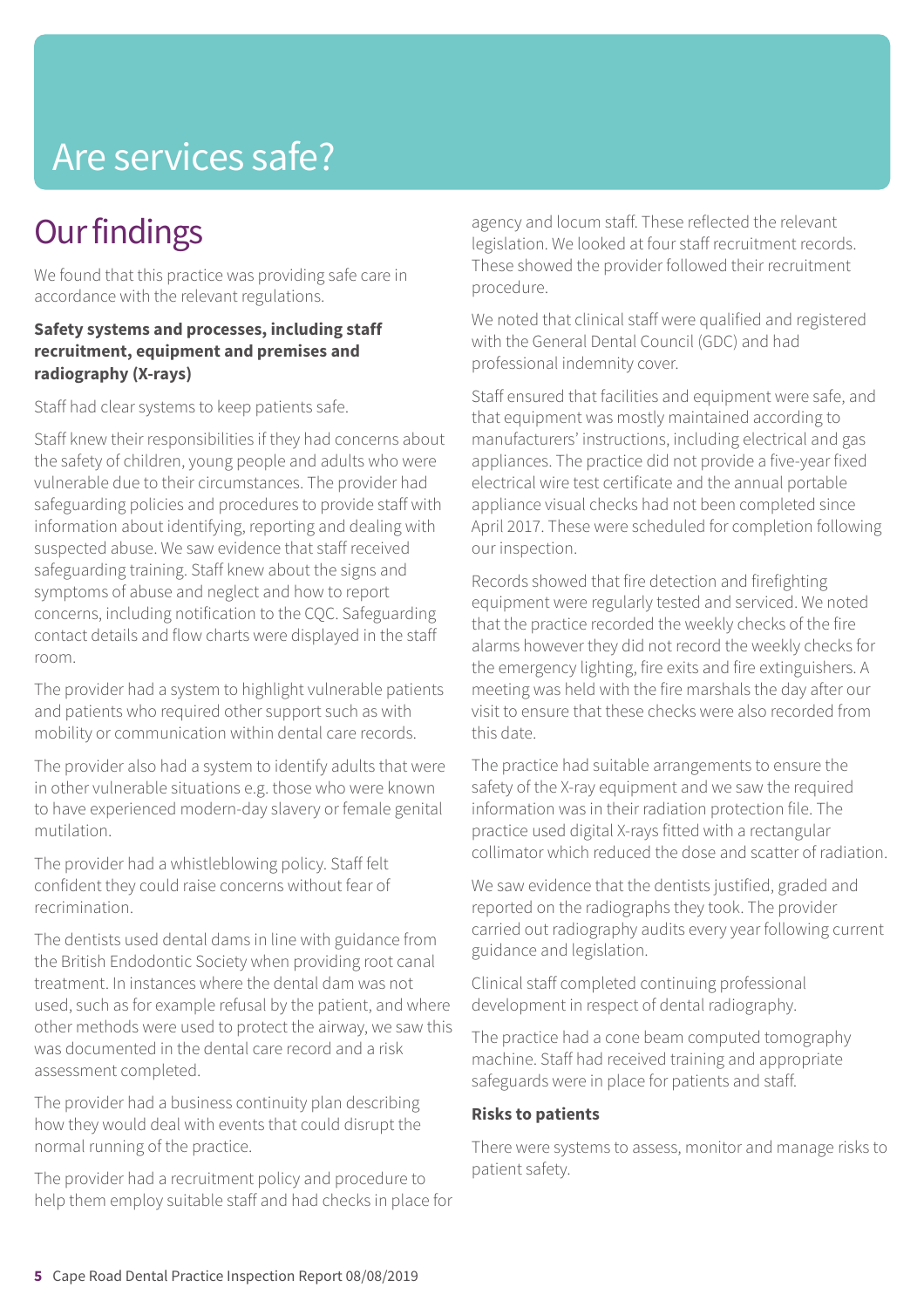### Are services safe?

The practice's health and safety policies, procedures and risk assessments were reviewed regularly to help manage potential risk. The provider had current employer's liability insurance.

We looked at the practice's arrangements for safe dental care and treatment. The staff followed relevant safety regulation when using needles and other sharp dental items. A sharps risk assessment had been undertaken and was updated annually.

The provider had a system in place to ensure clinical staff had received appropriate vaccinations, including the vaccination to protect them against the Hepatitis B virus, and that the effectiveness of the vaccination was checked.

Staff knew how to respond to a medical emergency and completed training in emergency resuscitation and basic life support every year. Immediate Life Support training with airway management for sedation was completed by the visiting anaesthetist.

Emergency equipment and medicines were mostly available as described in recognised guidance, except for some sizes of face masks for the self-inflating bags and a size zero oropharyngeal airway. These items were ordered and placed in the emergency kit within 48 hours of our inspection. We found staff kept records of their checks of these to make sure these were available, within their expiry date, and in working order, the newly ordered items were added to these records for checking.

A dental nurse worked with the dentists when they treated patients in line with GDC Standards for the Dental Team. A risk assessment was in place for when the dental hygienists worked without chairside support.

There were suitable numbers of dental instruments available for the clinical staff and measures were in place to ensure they were decontaminated and sterilised appropriately.

The provider had suitable risk assessments to minimise the risk that can be caused from substances that are hazardous to health.

The practice occasionally used locum and agency staff. We noted that these staff received an induction to ensure that they were familiar with the practice's procedures.

The provider had an infection prevention and control policy and procedures. They mostly followed guidance in The Health Technical Memorandum 01-05: Decontamination in primary care dental practices (HTM 01-05) published by the Department of Health and Social Care. Staff completed infection prevention and control training and received updates as required.

The provider had suitable arrangements for transporting, cleaning, checking, sterilising and storing instruments in line with HTM 01-05. The records showed equipment used by staff for cleaning and sterilising instruments was validated, maintained and used in line with the manufacturers' guidance.

We found staff had systems in place to ensure that any work was disinfected prior to being sent to a dental laboratory and before treatment was completed.

We saw staff had procedures to reduce the possibility of Legionella or other bacteria developing in the water systems, in line with a risk assessment. Most recommendations had been actioned and dental unit water line management was in place. We were told that sentinel tap water temperature checks had not been recorded in line with the legionella risk assessment, this was immediately rectified within 48 hours of our inspection.

We saw cleaning schedules for the premises. The practice was visibly clean when we inspected, and patients confirmed that this was usual.

The provider had policies and procedures in place to ensure clinical waste was segregated and stored appropriately in line with guidance.

The infection control lead carried out infection prevention and control audits twice a year. The latest audit completed in June 2019 showed the practice scored 99% and was meeting the required standards.

#### **Information to deliver safe care and treatment**

Staff had the information they needed to deliver safe care and treatment to patients.

We discussed with the dentist how information to deliver safe care and treatment was handled and recorded. We looked at a sample of dental care records to confirm our findings and noted that individual records were written and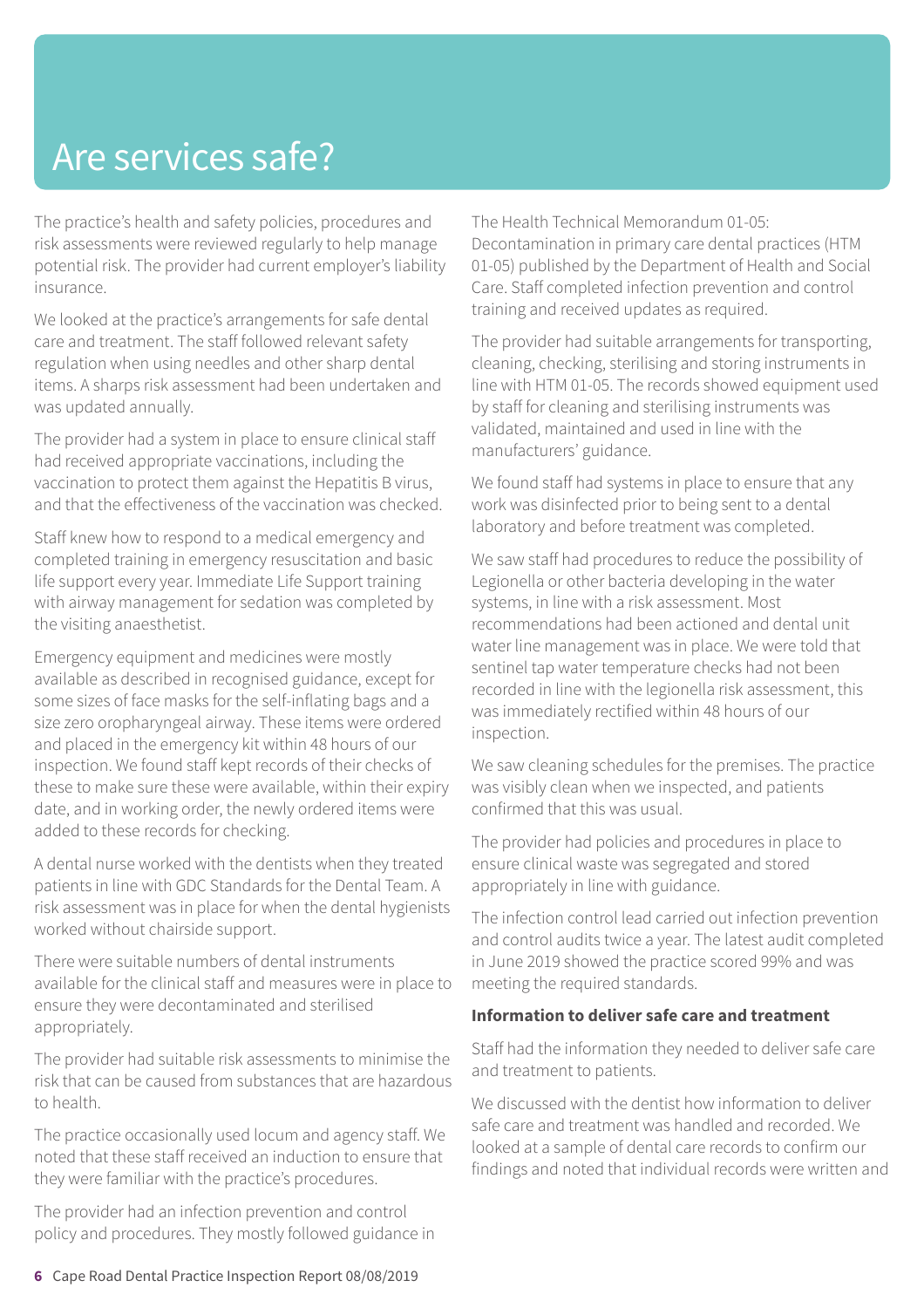### Are services safe?

managed in a way that kept patients safe. Dental care records we saw were legible, were kept securely and complied with General Data Protection Regulation (GDPR) requirements.

Patient referrals to other service providers contained specific information which allowed appropriate and timely referrals in line with practice protocols and current guidance.

### **Safe and appropriate use of medicines**

The provider had reliable systems for appropriate and safe handling of medicines.

There was a suitable stock control system of medicines which were held on site. This ensured that medicines did not pass their expiry date and enough medicines were available if required. At the time of our inspection the labels used on dispensed medicines did not include the practice name and address in line with National Institute for Health and Care Excellence (NICE) guidance. New labels were ordered within 48 hours of our inspection to rectify this.

The practice held NHS prescriptions; we found improvement was required in ensuring that they could be tracked and monitored. Following our inspection, the practice updated their processes to rectify this.

The dentists were aware of current guidance with regards to prescribing medicines.

Antimicrobial prescribing audits were carried out annually. The most recent audit completed in June 2019 indicated the dentists were following current guidelines.

#### **Track record on safety and Lessons learned and improvements**

There were comprehensive risk assessments in relation to safety issues. Staff monitored and reviewed incidents. This helped staff to understand risks, give a clear, accurate and current picture that led to safety improvements.

In the previous 12 months there had been no safety incidents. The practice manager showed us systems and policies that they would use to ensure that safety incidents were investigated, documented and discussed with the rest of the dental practice team to prevent such occurrences happening again should any incidents arise.

There were adequate systems for reviewing and investigating when things went wrong. The practice learned, and shared lessons identified themes and acted to improve safety in the practice. For example, the practice moved to a safer sharps device several years ago following a nurse experiencing a needlestick injury.

There was a system for receiving and acting on safety alerts. Staff learned from external safety events as well as patient and medicine safety alerts. We saw they were shared with the team and acted upon if required.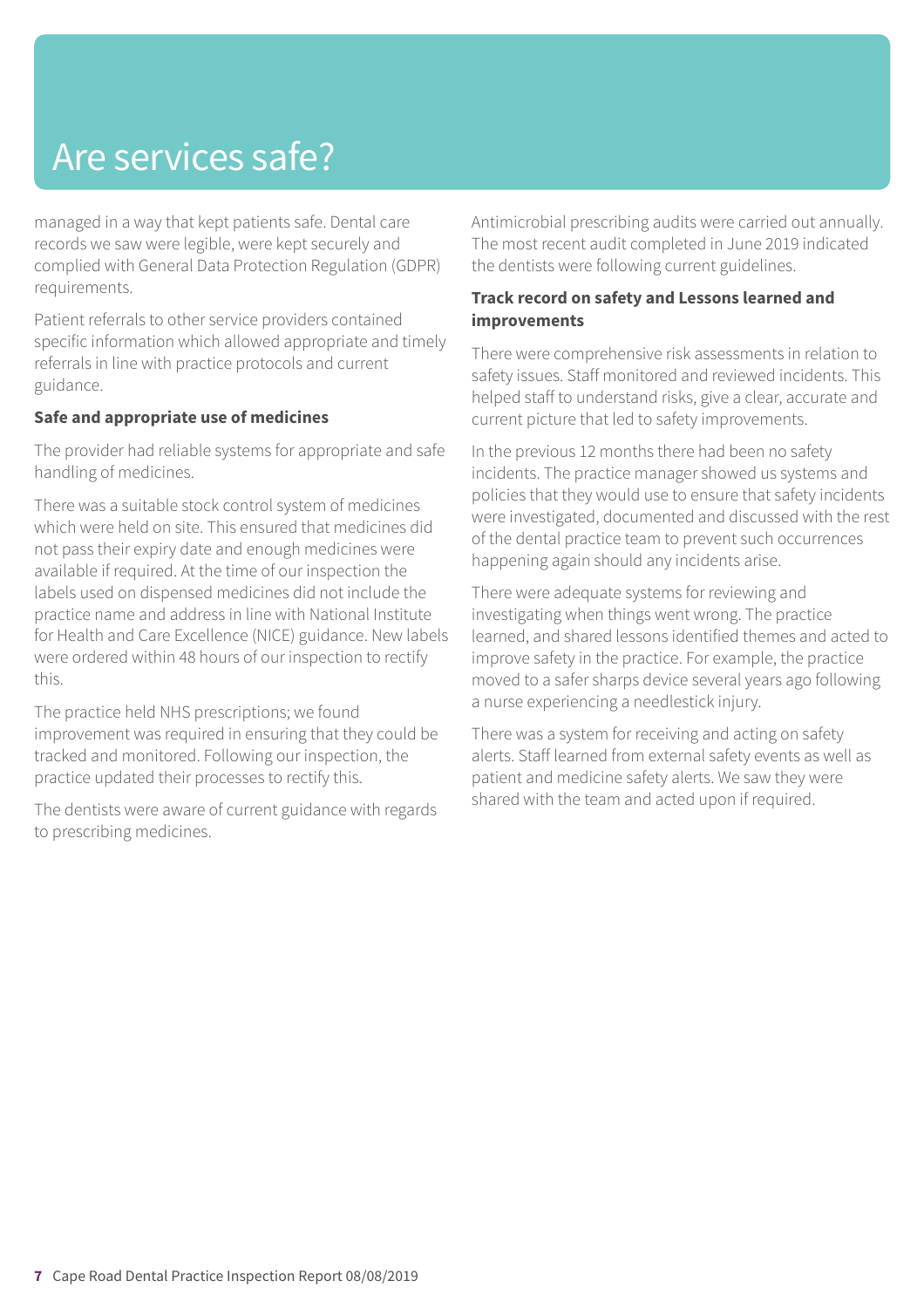# Are services effective?

(for example, treatment is effective)

### **Our findings**

We found that this practice was providing effective care in accordance with the relevant regulations.

### **Effective needs assessment, care and treatment**

The practice had systems to keep dental practitioners up to date with current evidence-based practice. We saw that clinicians assessed patients' needs and delivered care and treatment in line with current legislation, standards and guidance supported by clear clinical pathways and protocols.

The practice offered dental implants. These were placed by one of the principal dentists who had undergone appropriate post-graduate training in this speciality. The provision of dental implants was in accordance with national guidance.

The practice benefitted from the service of a visiting clinical dental technician who ensured that all patients had been referred appropriately by a dentist prior to completing examinations and assessments. They worked closely with the dentists and provided continuity of care to provide dental devices in a timely manner. Patients frequently commented on their positive experiences with this service. Current building works included an on-site laboratory which would enhance patient care further by having the clinical dental technician on site more often.

Staff had access to intra-oral cameras, digital scanners, dental planning software, a cone beam computerised tomography (CBCT) scanner, digital x-rays and clini-pads to enhance the delivery of care.

### **Helping patients to live healthier lives**

The practice was providing preventive care and supporting patients to ensure better oral health in line with the Delivering Better Oral Health toolkit. They routinely referred patients to their dental hygienists through a clear care pathway. Due to the growth of the patient base and the rising clinical need the provider had recognised a need for greater hygienist appointment availability. They facilitated this by commissioning an additional treatment room into their current building renovations and increasing hygienist hours to ensure patients could all access the hygienist appointments without delay.

The dentists prescribed high concentration fluoride toothpaste if a patient's risk of tooth decay indicated this would help them. They used fluoride varnish for patients based on an assessment of the risk of tooth decay.

The clinicians where applicable, discussed smoking, alcohol consumption and diet with patients during appointments. The practice had a selection of dental products for sale and provided health promotion leaflets to help patients with their oral health.

Staff were aware of national oral health campaigns and local schemes in supporting patients to live healthier lives. For example, local stop smoking services. They directed patients to these schemes when necessary.

The dentist described to us the procedures they used to improve the outcomes for patients with gum disease. This involved providing patients preventative advice, taking plaque and gum bleeding scores and recording detailed charts of the patient's gum condition.

Records showed patients with more severe gum disease were recalled at more frequent intervals for review and to reinforce home care preventative advice.

The practice carried out detailed oral health assessments which identified patient's individual risks. Patients were provided with detailed self-care treatment plans with dates for ongoing oral health reviews based upon their individual need and in line with recognised guidance.

### **Consent to care and treatment**

Staff obtained consent to care and treatment in line with legislation and guidance.

The practice team understood the importance of obtaining and recording patients' consent to treatment. The dentists gave patients information about treatment options and the risks and benefits of these, so they could make informed decisions and we saw this documented in patient records. Clinical records did not detail the risks and benefits of treatment options discussed with patients. This had recently been identified by the practice manager following a record card audit and they were putting processes in place to rectify this shortfall with some of the clinicians.

Patients confirmed their dentist listened to them and gave them clear information about their treatment.

The practice's consent policy included information about the Mental Capacity Act 2005. The team understood their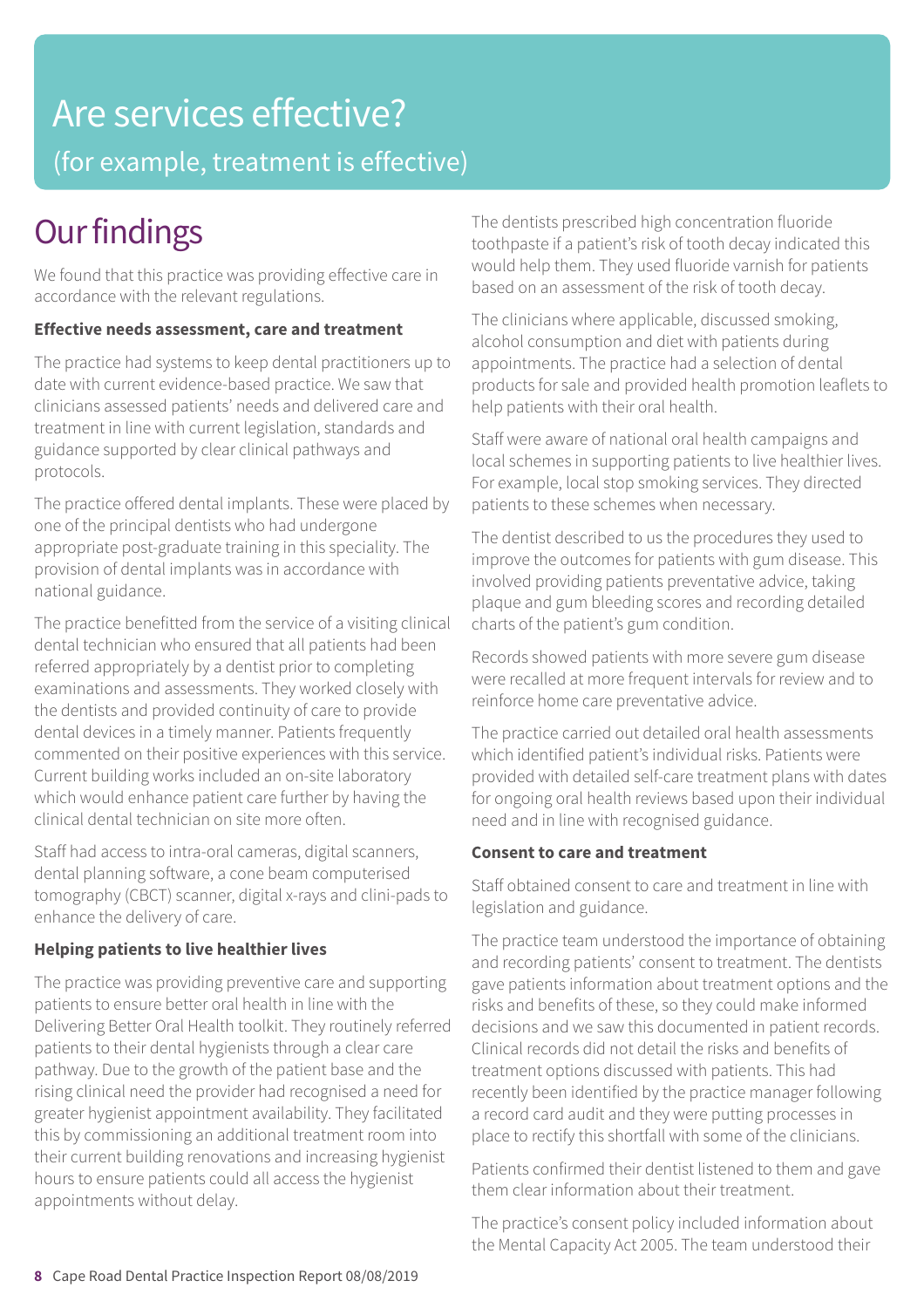### Are services effective? (for example, treatment is effective)

responsibilities under the act when treating adults who might not be able to make informed decisions. The policy also referred to Gillick competence, by which a child under the age of 16 years of age may give consent for themselves. Staff were aware of the need to consider this when treating young people under 16 years of age.

Staff described how they involved patients' relatives or carers when appropriate and made sure they had enough time to explain treatment options clearly.

### **Monitoring care and treatment**

The practice kept detailed dental care records containing information about the patients' current dental needs, past treatment and medical histories. The dentists assessed patients' treatment needs in line with recognised guidance.

The practice carried out conscious sedation for patients who were nervous. This included people who were very nervous of dental treatment and those who needed complex or lengthy treatment. The practice had systems to help them do this safely. These were in accordance with guidelines published by the Royal College of Surgeons and Royal College of Anaesthetists in 2015.

The practice's systems included checks before and after treatment, emergency equipment requirements, medicines management, sedation equipment checks, and staff availability and training. They also included patient checks and information such as consent, monitoring during treatment, discharge and post-operative instructions.

The staff assessed patients appropriately for sedation. The dental care records showed that patients having sedation had important checks carried out first. These included a detailed medical history; blood pressure checks and an assessment of health using the American Society of Anaesthesiologists classification system in accordance with current guidelines.

The records showed that staff recorded important checks at regular intervals. This included pulse, blood pressure, breathing rates and the oxygen saturation of the blood.

The operator-sedationist was supported by a trained second individual. The name of this individual was recorded in the patients' dental care record.

### **Effective staffing**

Staff had the skills, knowledge and experience to carry out their roles. For example, the provider had previously supported the practice manager to complete a management diploma. Several of the nurses had additional qualifications in sedation, radiography, impression taking, digital scanning and oral hygiene education.

Staff new to the practice had a period of induction based on a structured programme. We confirmed clinical staff completed the continuing professional development required for their registration with the GDC.

Staff discussed their training needs at annual appraisals and practice meetings. We saw evidence of completed appraisals and how the practice addressed the training requirements of staff. For example, one of the nurses was enrolling on a sedation course following a recent appraisal.

### **Co-ordinating care and treatment**

Staff worked together and with other health and social care professionals to deliver effective care and treatment.

The dentists confirmed they referred patients to a range of specialists in primary and secondary care if they needed treatment the practice did not provide.

Staff had systems to identify, manage, follow up and where required refer patients for specialist care when presenting with dental infections.

The provider also had systems for referring patients with suspected oral cancer under the national two week wait arrangements. This was initiated by NICE in 2005 to help make sure patients were seen quickly by a specialist.

Staff monitored all referrals through an online referral system to make sure they were dealt with promptly.

The practice was a referral clinic for dental implants, minor oral surgery and procedures under sedation. We saw they monitored and ensured the dentists were aware of all incoming referrals daily.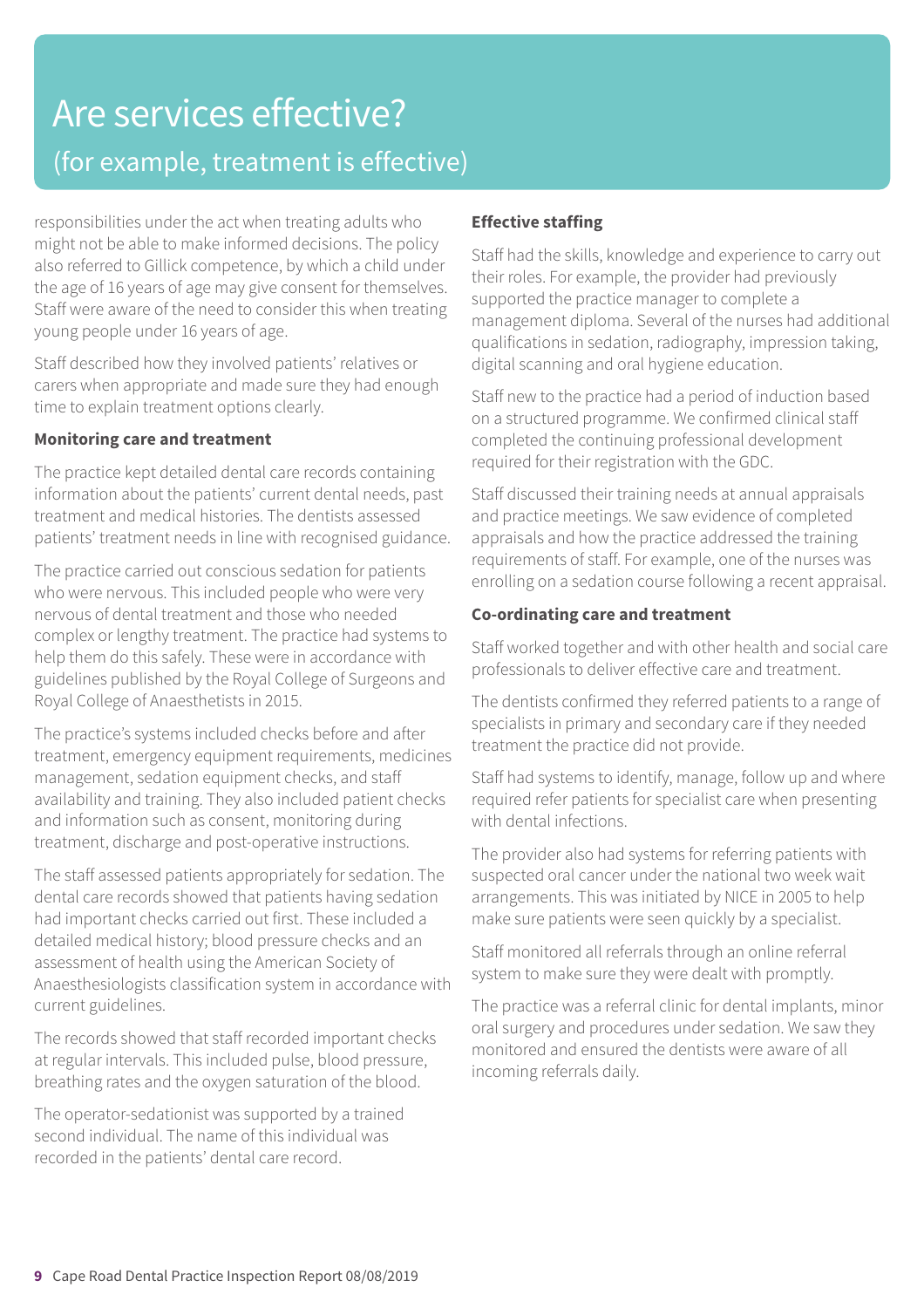# Are services caring?

### **Our findings**

We found that this practice was providing caring services in accordance with the relevant regulations.

### **Kindness, respect and compassion**

Staff treated patients with kindness, respect and compassion.

Staff were aware of their responsibility to respect people's diversity and human rights.

Patients commented positively that staff were kind, very helpful and excellent in every way. We saw that staff treated patients respectfully and were friendly towards patients at the reception desk and over the telephone. Many patients told us they had been coming to the practice for many years, would not wish to be seen anywhere else and that they would highly recommend this practice.

Patients said staff were compassionate and understanding. Patients could choose whether they saw a male or female dentist. Feedback we received from 90 comment cards was overwhelmingly positive about the level of care received and included comments such as 'Staff have demonstrated a warm and helpful attitude for something I generally dread, they have made it pain free', 'Excellent dental practice providing superb preventative, maintenance and emergency support. The quality of interaction with patients is extremely high from arranging an appointment to receiving treatment' and 'Great service, staff were wonderful, facilities great and dentists are first class'.

Patients told us staff were kind and helpful when they were in pain, distress or discomfort. Several nervous patients told us that they found the treatment here to be painless and far better than could have ever expected. One patient commented 'My wife had a fear of dentists following a bad experience at a previous practice. However, this dentist has done a wonderful job of reassuring her and she and I both feel that we have found a caring and excellent dentist'.

### **Privacy and dignity**

Staff respected and promoted patients' privacy and dignity.

Staff were aware of the importance of privacy and confidentiality. The layout of reception and waiting areas provided limited privacy when reception staff were dealing with patients. If a patient asked for more privacy, staff would take them into another room. The principal dentists

were aware of the privacy constraints due to the layout of the building and has commissioned a communications room as part of the current renovations. This would ensure that receptionists on the front desk could focus on dealing with patients within the practice and the team in the communications room could take all incoming calls confidentially. The reception computer screens were not visible to patients and staff did not leave patients' personal information where other patients might see it.

Staff password protected patients' electronic care records and backed these up to secure storage. They stored paper records securely.

### **Involving people in decisions about care and treatment**

Staff helped patients to be involved in decisions about their care and were aware of the

Accessible Information Standard (a requirement to make sure that patients and their carers can access and understand the information they are given). We saw:

- Interpretation services were available for patients who did speak or understand English. Patients were also told about multi-lingual staff that might be able to support them.
- Staff communicated with patients in a way that they could understand, and communication aids and easy read materials were available.
- The practice used 3D digital imaging to show patients their own tooth structure whilst discussing available treatment options.

Staff helped patients and their carers find further information and access community and advocacy services. They helped them ask questions about their care and treatment.

Staff gave patients clear information to help them make informed choices about their treatment. Patients confirmed that staff listened to them, did not rush them and discussed options for treatment with them. A dentist described the conversations they had with patients to satisfy themselves they understood their treatment options.

The practice's website and information leaflet provided patients with information about the range of treatments available at the practice.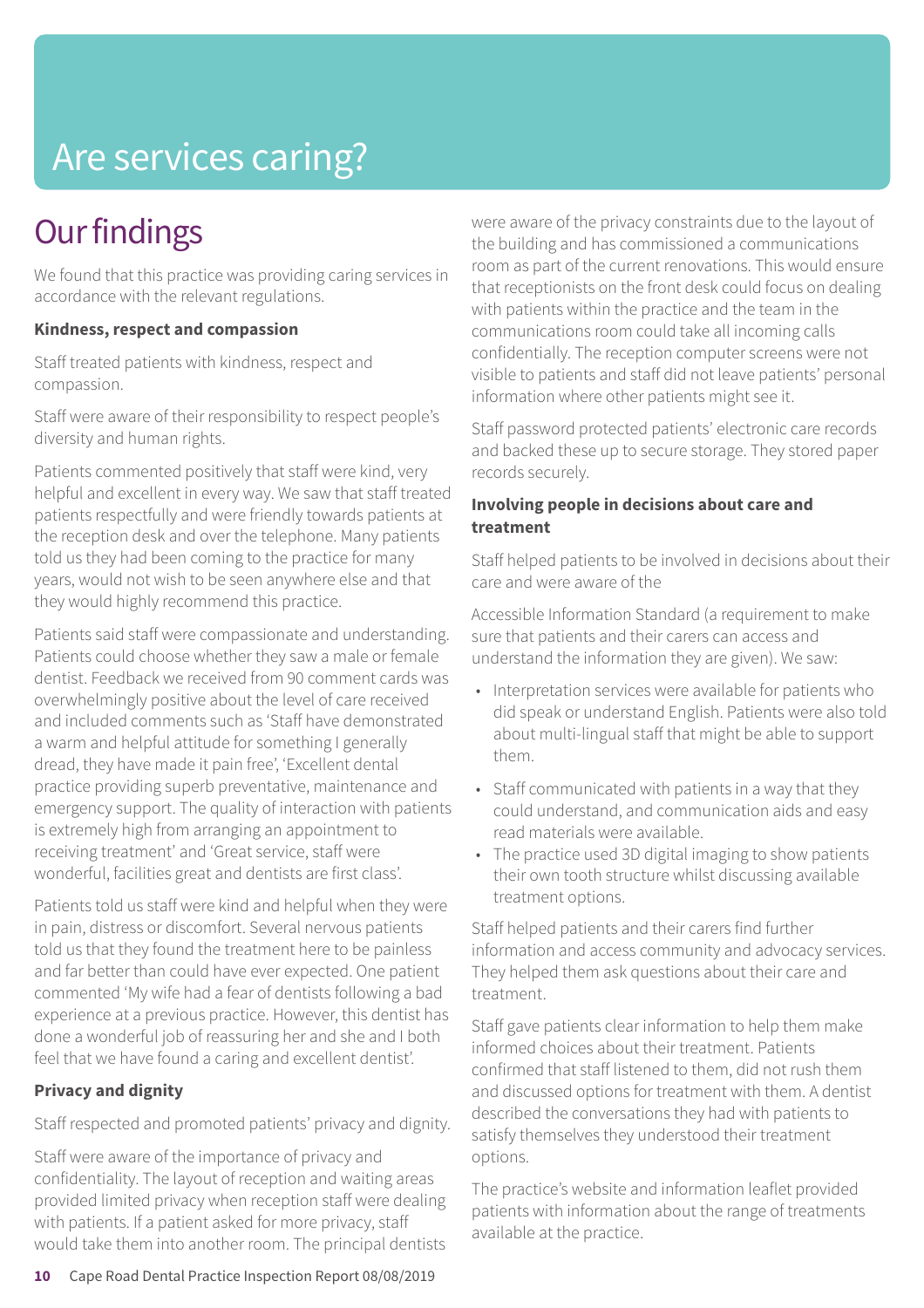### Are services caring?

The dentists described to us the methods they used to help patients understand treatment options discussed. These included for example photographs, models, videos, X-ray images and an intra-oral camera. The intra-oral camera enabled images to be taken of the tooth being examined or

treated and shown to the patient to help them better understand the diagnosis and treatment. In addition to this the treatment plan co-ordinator was available to discuss treatment options with patients.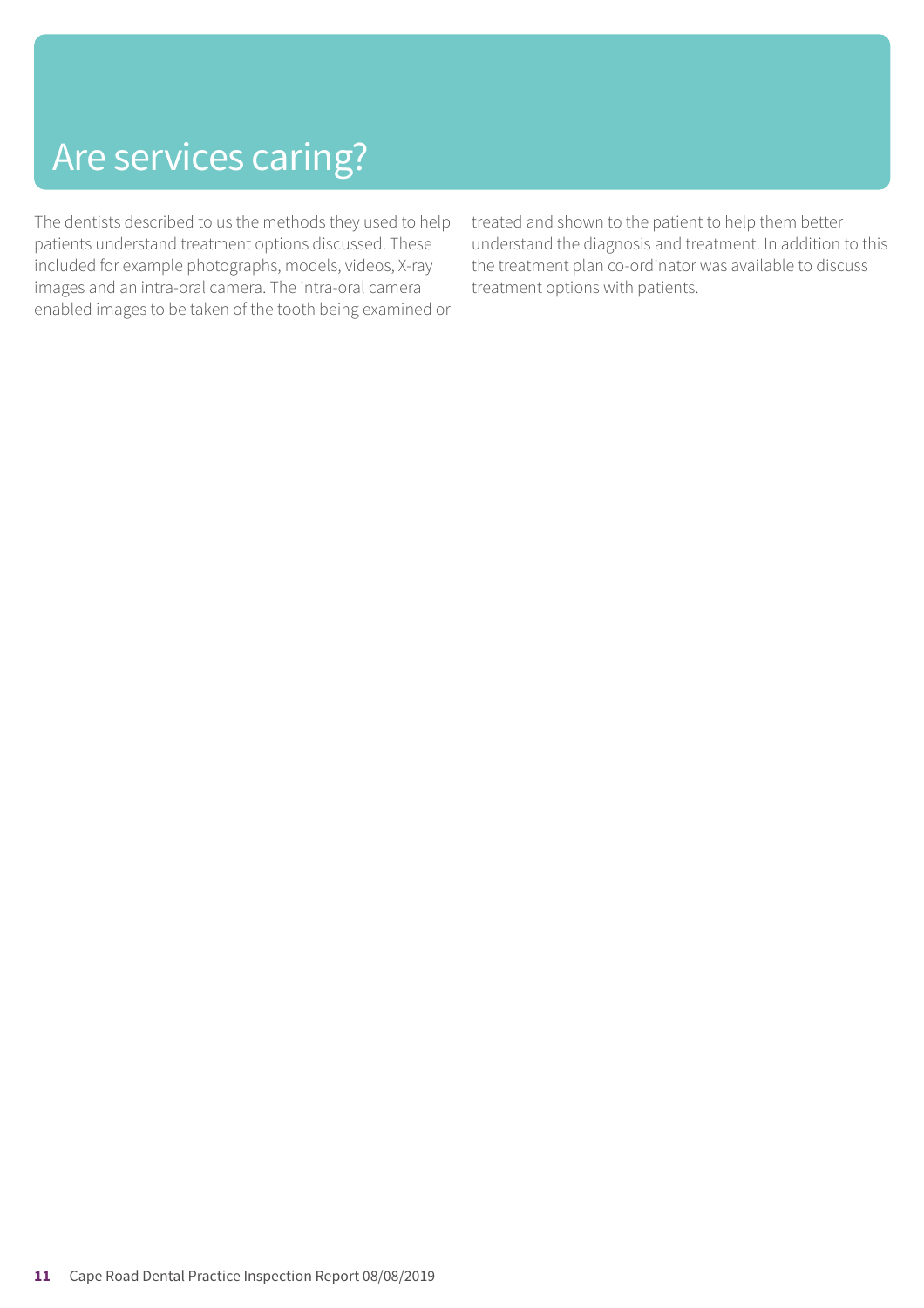### Are services responsive to people's needs? (for example, to feedback?)

### **Our findings**

We found that this practice was providing responsive care in accordance with the relevant regulations.

### **Responding to and meeting people's needs**

The practice organised and delivered services to meet patients' needs. It took account of patient needs and preferences.

Staff were clear on the importance of emotional support needed by patients when delivering care.

The practice manager described how the practice met the needs of more vulnerable members of society such as patients with a learning difficulty and patients living with dementia. Longer appointments would be scheduled for any patients that were particularly anxious.

Patients described high levels of satisfaction with the responsive service provided by the practice.

The practice currently had some patients for whom they needed to make adjustments to enable them to receive treatment. The practice manager shared an example of how they supported a nervous patient by placing a chair into the treatment room next to the patient so that their relative could sit and hold their hand during treatment.

The practice had made reasonable adjustments for patients with disabilities. These included step free access, a hearing loop, reading glasses, large print documents upon request, a magnifying glass and accessible toilet with hand rails and a call bell.

A disability access audit had been completed and an action plan formulated to continually improve access for patients.

Staff described an example of a patient who found it unsettling to wait in the waiting room before an appointment. The team kept this in mind to make sure the dentist could see them as soon as possible after they arrived.

Staff telephoned some patients on the morning of their appointment to make sure they could get to the practice.

### **Timely access to services**

Patients could access care and treatment from the practice within an acceptable timescale for their needs.

The practice displayed its opening hours in the premises, included it in their information leaflet and on their website. The practice offered extended hours appointments opening early from 8am Monday to Friday.

The practice had an appointment system to respond to patients' needs. Patients who requested an urgent appointment were seen the same day. Patients had enough time during their appointment and did not feel rushed. Appointments ran smoothly on the day of the inspection and patients were not kept waiting.

The staff took part in an emergency on-call arrangement with some other local practices to provide emergency care for private patients. NHS patients were signposted to the NHS111 out of hour's service.

The practice's website, information leaflet and answerphone provided telephone numbers for patients needing emergency dental treatment during the working day and when the practice was not open. Patients confirmed they could make routine and emergency appointments easily and were rarely kept waiting for their appointment.

### **Listening and learning from concerns and complaints**

The practice manager took complaints and concerns seriously and responded to them appropriately to improve the quality of care.

The provider had a policy providing guidance to staff on how to handle a complaint. The practice information leaflet explained how to make a complaint. The practice manager was responsible for dealing with these. Staff would tell the practice manager about any formal or informal comments or concerns straight away so patients received a quick response.

The practice manager aimed to settle complaints in-house and invited patients to speak with them in person to discuss these. Information was available about organisations patients could contact if not satisfied with the way the practice manager had dealt with their concerns.

We looked at comments, compliments and complaints the practice received over the past 12 months. These showed the practice responded to concerns appropriately and discussed outcomes with staff to share learning and improve the service.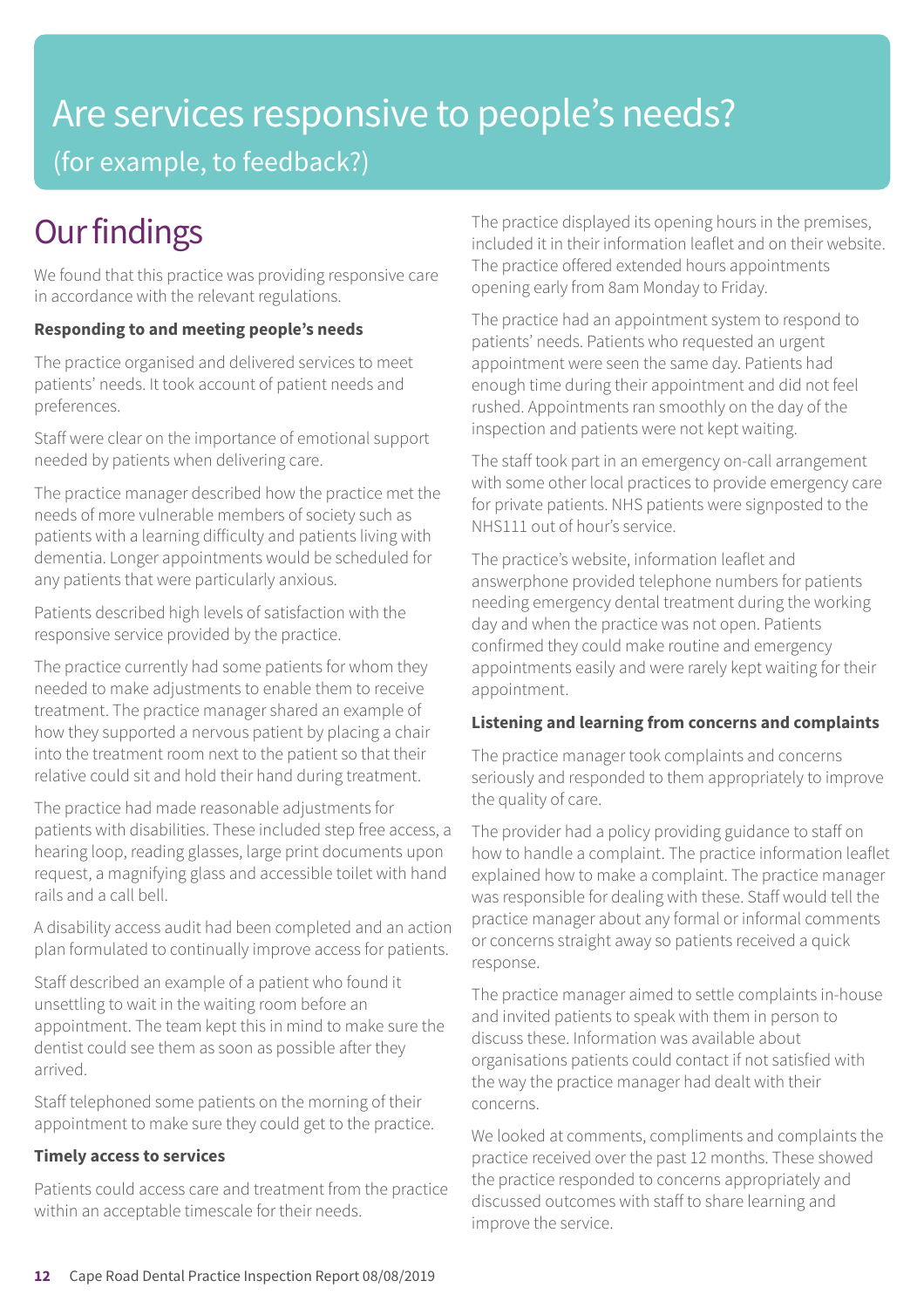## Are services well-led?

### **Our findings**

We found that this practice was providing well-led care in accordance with the relevant regulations.

### **Leadership capacity and capability**

We found the principal dentists had the capacity and skills to deliver high-quality, sustainable care. They both demonstrated they had the experience, capacity and skills to deliver the practice strategy and address risks to it.

The principal dentists were knowledgeable about issues and priorities relating to the quality and future of services. They understood the challenges and were addressing them. At the time of our visit the practice was undergoing significant building works to expand the premises and facilities on offer for patients. The work was due for completion by September 2019 and renovation improvements included an additional surgery upstairs to increase hygienist appointment availability; a ground floor office so the practice manager could work more closely with the team; a communications room for enhanced privacy and a dental laboratory to enable the clinical dental technician to be based at the practice.

Leaders at all levels were visible and approachable. Staff told us they worked closely with them and others to make sure they prioritised compassionate and inclusive leadership.

We saw the provider had effective processes to develop leadership capacity and skills, including planning for the future leadership of the practice.

### **Culture**

The practice had a culture of high-quality sustainable care.

Staff stated they felt respected, supported and valued. They were proud to work in the practice.

The practice focused on the needs of patients.

We saw the provider took effective action to deal with staff poor performance.

Openness, honesty and transparency were demonstrated when responding to incidents and complaints. The provider was aware of and had systems to ensure compliance with the requirements of the Duty of Candour. Staff could raise concerns and were encouraged to do so, and they had confidence that these would be addressed.

#### **Governance and management**

There were clear responsibilities, roles and systems of accountability to support good governance and management.

The principal dentists had overall responsibility for the management and clinical leadership of the practice. The practice manager was responsible for the day to day running of the service. Staff knew the management arrangements and their roles and responsibilities.

The provider had a system of clinical governance in place which included policies, protocols and procedures that were accessible to all members of staff and were reviewed on a regular basis.

We saw there were clear and effective processes for managing risks, issues and performance.

### **Appropriate and accurate information**

Staff acted on appropriate and accurate information. Quality and operational information was used to ensure and improve performance. Performance information was combined with the views of patients.

The provider had information governance arrangements and staff were aware of the importance of these in protecting patients' personal information.

### **Engagement with patients, the public, staff and external partners**

Staff involved patients, the public, staff and external partners to support high-quality sustainable services.

The provider used patient surveys, comment cards, online feedback and verbal comments to obtain patients' views about the service. We saw examples of suggestions from patients the practice had acted on. For example, a door hook was placed on the back of the toilet door following patient feedback.

Patients were encouraged to complete the NHS Friends and Family Test (FFT). This is a national programme to allow patients to provide feedback on NHS services they have used. The results for January 2019 to May 2019 showed that 100% of the 50 respondents would recommend this practice to friends and family.